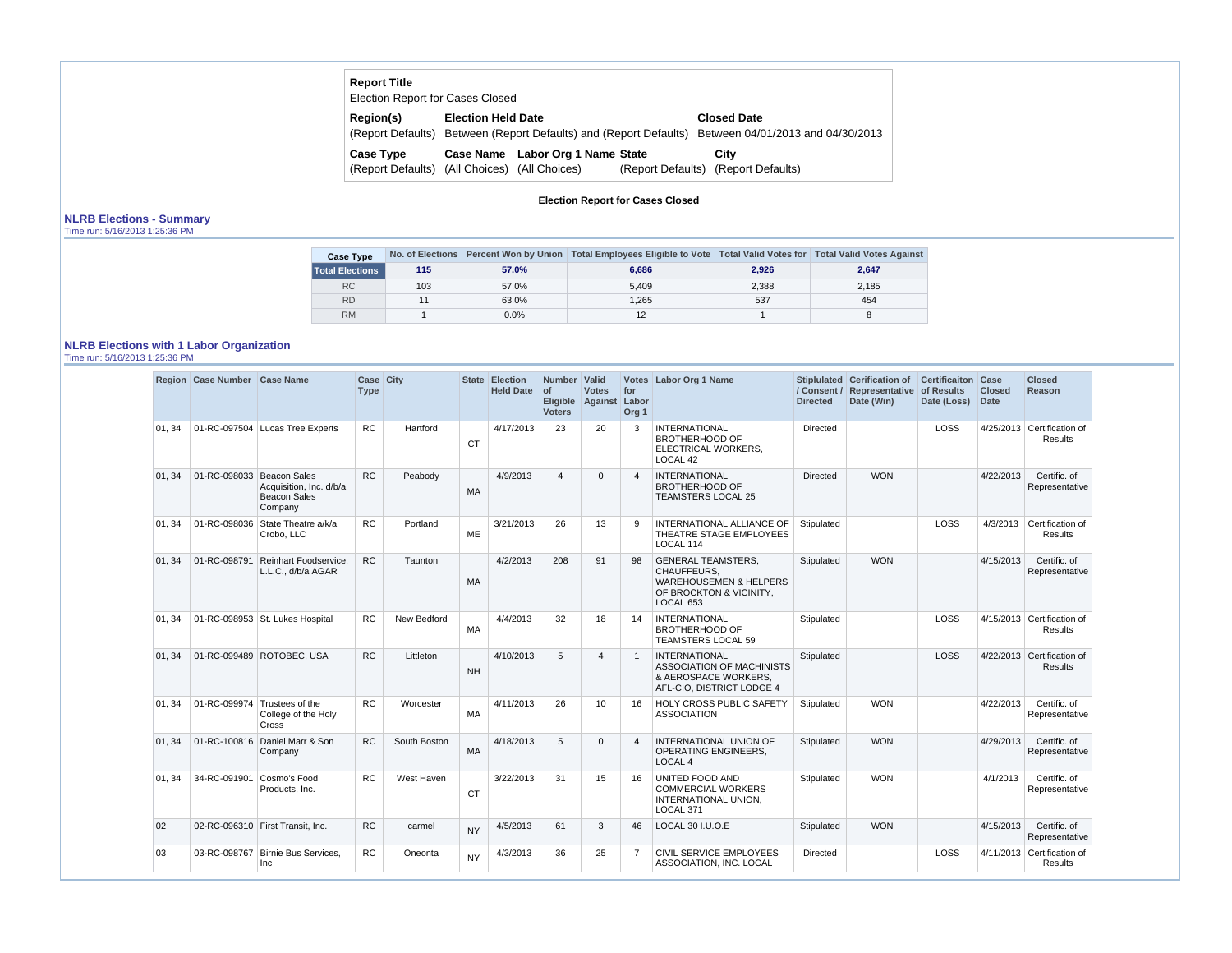|    | Region Case Number Case Name |                                                                                         | Case City<br><b>Type</b> |                     |           | <b>State Election</b><br><b>Held Date</b> | Number Valid<br><b>of</b><br><b>Voters</b> | <b>Votes</b><br>Eligible Against Labor | for<br>Org <sub>1</sub> | Votes Labor Org 1 Name                                                                                                                  | <b>Directed</b> | Stiplulated Cerification of<br>/ Consent / Representative of Results<br>Date (Win) | <b>Certificaiton</b><br>Date (Loss) | Case<br><b>Closed</b><br><b>Date</b> | <b>Closed</b><br>Reason                      |
|----|------------------------------|-----------------------------------------------------------------------------------------|--------------------------|---------------------|-----------|-------------------------------------------|--------------------------------------------|----------------------------------------|-------------------------|-----------------------------------------------------------------------------------------------------------------------------------------|-----------------|------------------------------------------------------------------------------------|-------------------------------------|--------------------------------------|----------------------------------------------|
|    |                              |                                                                                         |                          |                     |           |                                           |                                            |                                        |                         | 1000 AFSCME, AFL-CIO                                                                                                                    |                 |                                                                                    |                                     |                                      |                                              |
| 03 |                              | 03-RC-100168   Midwest Air Traffic<br>Control Service, Inc.                             | <b>RC</b>                | Niagara Falls       | <b>NY</b> | 4/3/2013                                  | $\overline{4}$                             | 3                                      | $\overline{1}$          | NATIONAL AIR TRAFFIC<br>CONTROLLERS ASSOCIATION                                                                                         | Stipulated      |                                                                                    | LOSS                                |                                      | 4/11/2013 Certification of<br><b>Results</b> |
| 04 |                              | 04-RC-096263 MYDATT SERVICES.<br>INC. D/B/A VALOR<br><b>SECURITY</b><br><b>SERVICES</b> | <b>RC</b>                | <b>MARIETTA</b>     | GA        | 2/22/2013                                 | 38                                         | 15                                     | 15                      | International Union, Security,<br>Police & Fire Professionals of<br>America of America and Local<br>555 (SPFP                           | Stipulated      |                                                                                    | LOSS                                | 4/9/2013                             | Certification of<br>Results                  |
| 04 | 04-RC-099247                 | <b>RIDLEY</b><br><b>EMERGENCY</b><br><b>MEDICAL SERVICES,</b><br>INC.                   | <b>RC</b>                | <b>HOLMES</b>       | <b>PA</b> | 3/27/2013                                 | 23                                         | $\overline{0}$                         | 21                      | PENNSYLVANIA<br>PROFESSIONAL FIRE<br>FIGHTERS ASSOCIATION, A/W<br><b>INTERNATIONAL</b><br><b>ASSOCIATION OF FIRE</b><br><b>FIGHTERS</b> | Stipulated      | <b>WON</b>                                                                         |                                     | 4/5/2013                             | Certific, of<br>Representative               |
| 04 |                              | 04-RC-099419 GREAT WESTERN<br><b>SVC INC</b>                                            | <b>RC</b>                | <b>ALLENTOWN</b>    | PA        | 3/21/2013                                 | 2                                          | -1                                     | $\overline{1}$          | International Union of Operating<br>Engineers, Local 542 AFL-CIO                                                                        | Stipulated      |                                                                                    | LOSS                                | 4/2/2013                             | Certification of<br>Results                  |
| 05 |                              | 05-RC-098366 Exclesior Defense                                                          | <b>RC</b>                | Washington          | <b>DC</b> | 3/28/2013                                 | 42                                         | -5                                     | 23                      | NATIONAL ASSOCIATION OF<br>SPECIAL POLICE AND<br><b>SECURITY OFFICERS</b>                                                               | Stipulated      | <b>WON</b>                                                                         |                                     | 4/5/2013                             | Certific. of<br>Representative               |
| 05 | 05-RC-098571                 | <b>PJK Food Service</b><br>Corporation, d/b/a<br>Keany Produce<br>Company               | <b>RC</b>                | Landover            | <b>MD</b> | 3/29/2013                                 | 130                                        | 28                                     | 95                      | United Food & Commercial<br>Workers International Union,<br>Local 400                                                                   | Stipulated      | <b>WON</b>                                                                         |                                     | 4/8/2013                             | Certific. of<br>Representative               |
| 05 |                              | 05-RC-099399 American Security<br>Programs                                              | <b>RC</b>                | Washington          | DC        | 3/26/2013                                 | 12                                         | $\mathbf 0$                            | $\overline{4}$          | NATIONAL LEAGUE OF<br><b>JUSTICE AND SECURITY</b><br>PROFESSIONALS (NLJSP)                                                              | Stipulated      | <b>WON</b>                                                                         |                                     | 4/24/2013                            | Certific. of<br>Representative               |
| 05 | 05-RC-099438   Deco Inc.     |                                                                                         | <b>RC</b>                | Dover               | <b>DE</b> | 3/26/2013                                 | 17                                         | 2                                      | 10                      | INTERNATIONAL UNION,<br>SECURITY, POLICE AND FIRE<br>PROFESSIONALS OF<br>AMERICA, SPFPA                                                 | Stipulated      | <b>WON</b>                                                                         |                                     | 4/22/2013                            | Certific. of<br>Representative               |
| 05 |                              | 05-RC-099918 First Transit, Inc.                                                        | RC                       | <b>Baltimore</b>    | <b>MD</b> | 4/1/2013                                  | 112                                        | $\overline{1}$                         | $\overline{7}$          | <b>TEAMSTERS LOCAL UNION</b><br>NO. 355                                                                                                 | Stipulated      | <b>WON</b>                                                                         |                                     | 4/23/2013                            | Certific. of<br>Representative               |
| 06 |                              | 06-RC-098802 Canterbury Place                                                           | <b>RC</b>                | Pittsburgh          | PA        | 3/27/2013                                 | 4                                          | $\mathbf 0$                            | 4                       | INTERNATIONAL UNION OF<br>OPERATING ENGINEERS,<br>LOCAL 95, AFL-CIO                                                                     | Stipulated      | <b>WON</b>                                                                         |                                     | 4/8/2013                             | Certific. of<br>Representative               |
| 06 |                              | 06-RC-099076 Cameron County<br>Ambulance Service,<br>Inc.                               | <b>RC</b>                | Emporium            | PA        | 3/26/2013                                 | 11                                         | $\overline{1}$                         | 8                       | <b>INTERNATIONAL</b><br><b>ASSOCIATION OF EMT'S AND</b><br>PARAMEDICS/NAGE/SEIU<br>LOCAL 5000                                           | Stipulated      | <b>WON</b>                                                                         |                                     | 4/5/2013                             | Certific. of<br>Representative               |
| 06 | 06-RC-099794                 | Reclaim Company,<br>LLC                                                                 | <b>RC</b>                | Fairmont            | <b>WV</b> | 4/8/2013                                  | 4                                          | 3                                      | -1                      | INTERNATIONAL UNION OF<br>OPERATING ENGINEERS,<br>LOCAL UNION NO. 132,<br>AFL-CIO                                                       | Stipulated      |                                                                                    | LOSS                                |                                      | 4/22/2013 Certification of<br>Results        |
| 06 |                              | 06-RC-099878 Newspaper Holdings,<br>Inc. d/b/a West Penn<br>Printing                    | <b>RC</b>                | New Castle          | PA        | 4/19/2013                                 | 53                                         | 21                                     | 26                      | <b>COMMUNICATIONS WORKERS</b><br>OF AMERICA, AFL-CIO, CLC                                                                               | Stipulated      | <b>WON</b>                                                                         |                                     | 4/30/2013                            | Certific. of<br>Representative               |
| 06 | 06-RC-100185                 | Eastern Area<br><b>Prehospital Services</b>                                             | <b>RC</b>                | <b>Turtle Creek</b> | PA        | 4/10/2013                                 | 35                                         | 19                                     | 10                      | PENNSYLVANIA<br>PROFESSIONAL FIRE<br>FIGHTERS ASSOCIATION, A/W<br><b>INTERNATIONAL</b><br><b>ASSOCIATION OF FIRE</b><br><b>FIGHTERS</b> | Stipulated      |                                                                                    | LOSS                                |                                      | 4/22/2013 Certification of<br>Results        |
| 06 |                              | 06-RC-100439 GGNSC Morgantown<br>LLC d/b/a Golden<br>Living Center -<br>Morgantown      | <b>RC</b>                | Morgantown          | <b>WV</b> | 4/11/2013                                 | 74                                         | 20                                     | 26                      | UNITED MINE WORKERS OF<br>AMERICA, REGION 1, AFL- CIO                                                                                   | Stipulated      | <b>WON</b>                                                                         |                                     | 4/22/2013                            | Certific. of<br>Representative               |
| 07 | 07-RC-091307   Arrow Uniform |                                                                                         | <b>RC</b>                | Taylor              | MI        | 11/26/2012                                | 13                                         | 5                                      | 5                       | <b>LOCAL 51, INTERNATIONAL</b><br><b>BROTHERHOOD OF</b><br><b>TEAMSTERS (IBT)</b>                                                       | Stipulated      |                                                                                    | LOSS                                |                                      | 4/19/2013 Certification of<br>Results        |
| 07 |                              | 07-RC-096829 Magnumcare of<br>Saginaw                                                   | RC                       | Saginaw             | MI        | 4/1/2013                                  | 15                                         | $\overline{0}$                         | 9                       | SEIU HEALTHCARE MICHIGAN                                                                                                                | <b>Directed</b> | <b>WON</b>                                                                         |                                     | 4/9/2013                             | Certific. of<br>Representative               |
| 07 |                              | 07-RC-098331 CKL Corporation d/b/a                                                      | <b>RC</b>                | Kalamazoo           | MI        | 3/22/2013                                 | 26                                         | 13                                     | 9                       | TEAMSTERS LOCAL UNION                                                                                                                   | Consent         |                                                                                    | LOSS                                | 4/1/2013                             | Certification of                             |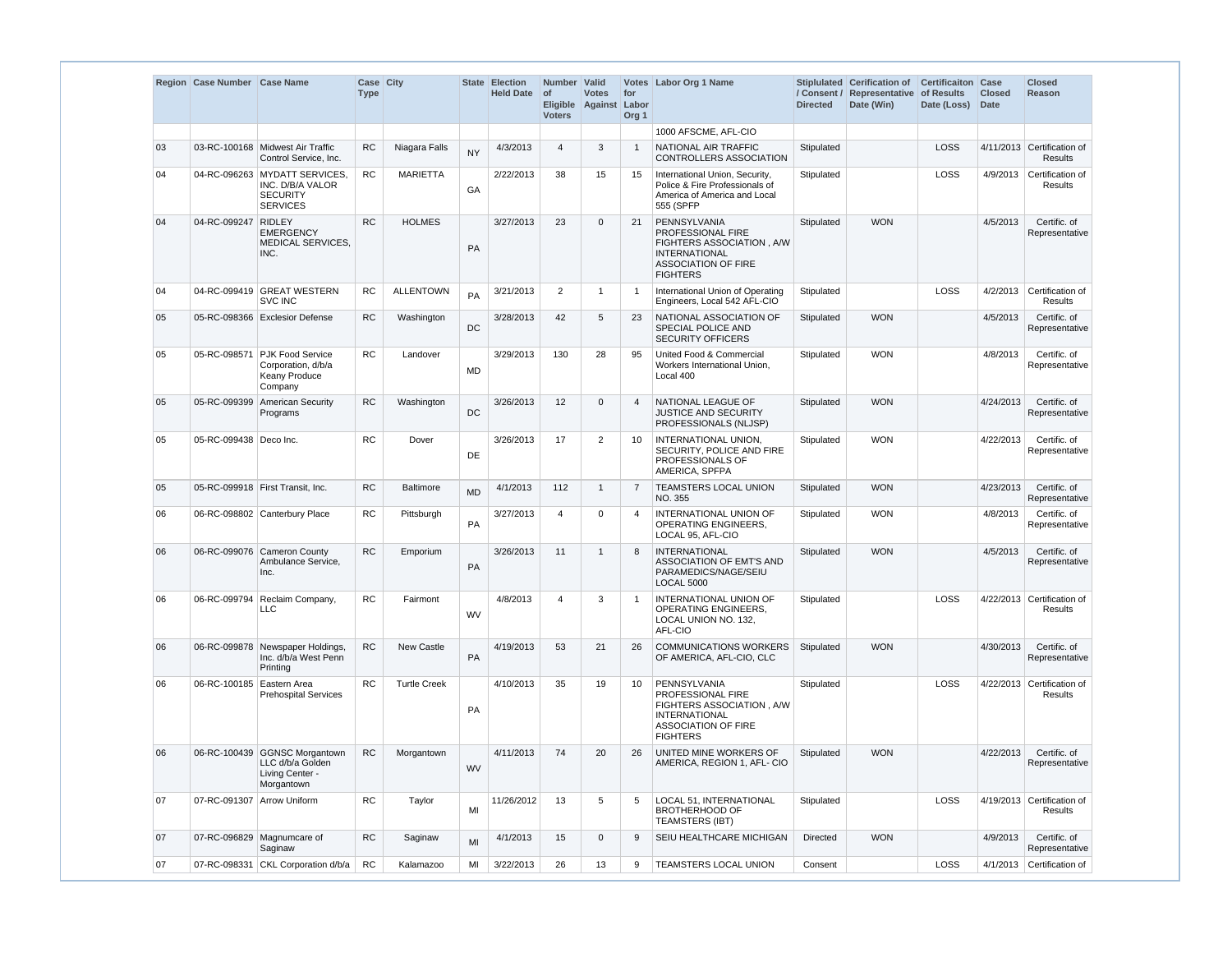|        | Region Case Number Case Name |                                                                                                         | Case City<br><b>Type</b> |                                  |            | <b>State Election</b><br><b>Held Date</b> | Number Valid<br>$ $ of<br><b>Voters</b> | <b>Votes</b><br>Eligible Against | for<br>Labor<br>Org <sub>1</sub> | Votes Labor Org 1 Name                                                                                                         | <b>Directed</b> | Stiplulated Cerification of<br>/ Consent / Representative<br>Date (Win) | <b>Certificaiton Case</b><br>of Results<br>Date (Loss) | <b>Closed</b><br><b>Date</b> | <b>Closed</b><br><b>Reason</b>               |
|--------|------------------------------|---------------------------------------------------------------------------------------------------------|--------------------------|----------------------------------|------------|-------------------------------------------|-----------------------------------------|----------------------------------|----------------------------------|--------------------------------------------------------------------------------------------------------------------------------|-----------------|-------------------------------------------------------------------------|--------------------------------------------------------|------------------------------|----------------------------------------------|
|        |                              | Imperial Beverage                                                                                       |                          |                                  |            |                                           |                                         |                                  |                                  | NO. 7, AFFILIATED WITH THE<br><b>INTERNATIONAL</b><br><b>BROTHERHOOD OF</b><br><b>TEAMSTERS (IBT)</b>                          |                 |                                                                         |                                                        |                              | <b>Results</b>                               |
| 07     | 07-RC-098679 Mercy Health    | Partners, Hackley<br>Campus                                                                             | <b>RC</b>                | Muskegon                         | MI         | 4/3/2013                                  | 14                                      | $\overline{1}$                   | 11                               | <b>INTERNATIONAL</b><br><b>ASSOCIATION OF MACHINISTS</b><br>AND AEROSPACE WORKERS<br>(IAMAW), AFL-CIO, DISTRICT<br>LODGE 60. L | Stipulated      | <b>WON</b>                                                              |                                                        | 4/11/2013                    | Certific. of<br>Representative               |
| 07     | 07-RC-099732 LaPine Metal    | Products, Inc.                                                                                          | <b>RC</b>                | Kalamazoo                        | MI         | 4/17/2013                                 | 15                                      | 8                                | 5                                | LOCAL 7, SHEET METAL<br><b>WORKERS INTERNATIONAL</b><br>ASSOCIATION (SMWIA),<br>AFL-CIO                                        | Stipulated      |                                                                         | <b>LOSS</b>                                            |                              | 4/25/2013 Certification of<br>Results        |
| 08     | 08-RC-098227                 | Cornell Abraxas<br>Group, Inc. d/b/a<br>Abraxas Ohio                                                    | <b>RC</b>                | <b>SHELBY</b>                    | OH         | 3/27/2013                                 | 12                                      | $\overline{7}$                   | $\boldsymbol{\Delta}$            | <b>TEAMSTERS LOCAL 416</b>                                                                                                     | Stipulated      |                                                                         | <b>LOSS</b>                                            |                              | 4/8/2013 Certification of<br><b>Results</b>  |
| 08     | 08-RC-099041                 | <b>TOLEDO GAMING</b><br><b>VENTURES, LLC</b><br>d/b/a HOLLYWOOD<br>CASINO TOLEDO                        | <b>RC</b>                | <b>TOLEDO</b>                    | OH         | 3/22/2013                                 | 54                                      | 5                                | 42                               | <b>INTERNATIONAL UNION</b><br>SECURITY POLICE AND FIRE<br>PROFESSIONALS OF AMERICA<br>(SPFPA)                                  | Stipulated      | <b>WON</b>                                                              |                                                        | 4/1/2013                     | Certific. of<br>Representative               |
| 08     | 08-RC-099099                 | <b>Carroll Electric</b><br>Cooperative, Inc.                                                            | <b>RC</b>                | <b>CARROLLTON</b>                | OH         | 3/26/2013                                 | 15                                      | 8                                | $\overline{7}$                   | <b>INTERNATIONAL</b><br><b>BROTHERHOOD OF</b><br><b>ELECTRICAL WORKERS</b><br><b>LOCAL UNION 246</b>                           | Stipulated      |                                                                         | <b>LOSS</b>                                            | 4/5/2013                     | Certification of<br>Results                  |
| 08     |                              | 08-RC-099212 Petermann, LTD                                                                             | <b>RC</b>                | <b>AKRON</b>                     | OH         | 4/10/2013                                 | 27                                      | 10                               | 15                               | OHIO ASSOCIATION OF<br>PUBLIC SCHOOL EMPLOYEES<br>(0APSE)/AFSCME LOCAL 4,<br>AFL-CIO                                           | Stipulated      | <b>WON</b>                                                              |                                                        | 4/22/2013                    | Certific. of<br>Representative               |
| 09     | 09-RC-099728 UC HEALTH       |                                                                                                         | <b>RC</b>                | <b>CINCINNATI</b>                | OH         | 4/16/2013                                 | 52                                      | 20                               | 25                               | UC HEALTH PUBLIC SAFETY<br><b>UNION</b>                                                                                        | Stipulated      | <b>WON</b>                                                              |                                                        | 4/24/2013                    | Certific. of<br>Representative               |
| 09     |                              | 09-RC-100011 ARAMARK UNIFORM<br><b>CAREER AND</b><br>APPAREL, LLC                                       | <b>RC</b>                | <b>CORBIN</b>                    | KY         | 4/19/2013                                 | 5                                       | 5                                | $\Omega$                         | TEAMSTERS LOCAL UNION<br>NO. 651                                                                                               | Stipulated      |                                                                         | LOSS                                                   |                              | 4/29/2013 Certification of<br>Results        |
| 09     |                              | 09-RC-100170 CENTRAL OHIO<br><b>GAMING VENTURE.</b><br>LLC D/B/A<br><b>HOLLYWOOD</b><br>CASINO-COLUMBUS | <b>RC</b>                | <b>COLUMBUS</b>                  | OH         | 4/5/2013                                  | 72                                      | 22                               | 29                               | <b>INTERNATIONAL UNION</b><br>SECURITY POLICE AND FIRE<br>PROFESSIONALS OF AMERICA<br>(SPFPA)                                  | Stipulated      | <b>WON</b>                                                              |                                                        | 4/15/2013                    | Certific. of<br>Representative               |
| 10, 11 |                              | 10-RC-095843 MISSION PRODUCE,<br>INC.                                                                   | RC                       | <b>ATLANTA</b>                   | GA         | 2/13/2013                                 | 6                                       | -1                               | 5                                | RETAIL WHOLESALE AND<br>DEPARTMENT STORE UNION<br><b>UFCW</b>                                                                  | Stipulated      | <b>WON</b>                                                              |                                                        | 4/30/2013                    | Certific. of<br>Representative               |
| 10, 11 |                              | 10-RC-098046 COPPER RIVER OF<br><b>BOILING SPRINGS.</b><br>LLC D/B/A COPPER<br><b>RIVER GRILL</b>       | RC                       | <b>BOILING</b><br><b>SPRINGS</b> | SC         | 4/4/2013                                  | 48                                      | 24                               | 10                               | NATIONAL WORKERS<br><b>ASSOCIATION</b>                                                                                         | Stipulated      |                                                                         | LOSS                                                   |                              | 4/16/2013 Certification of<br><b>Results</b> |
| 10, 11 |                              | 10-RC-099502 CHIMES DISTRICT<br>OF COLUMBIA. INC.                                                       | <b>RC</b>                | FT. BRAGG                        | <b>NC</b>  | 4/10/2013                                 | 61                                      | $\mathbf 0$                      | 18                               | <b>TRANSPORT WORKERS</b><br>UNION OF AMERICA AFL-CIO.<br>LOCAL 525                                                             | Stipulated      | <b>WON</b>                                                              |                                                        | 4/18/2013                    | Certific. of<br>Representative               |
| 12     | 12-RC-099054 US Security     | Associates                                                                                              | RC                       | Roswell                          | GA         | 4/9/2013                                  | 93                                      | 8                                | 63                               | <b>INTERNATIONAL UNION,</b><br><b>SECURITY, POLICE &amp; FIRE</b><br>PROFESSIONALS OF AMERICA<br>(SPFPA)                       | Stipulated      | <b>WON</b>                                                              |                                                        | 4/23/2013                    | Certific. of<br>Representative               |
| 12     | 12-RC-099644                 | CPS Florida d/b/a<br><b>Airport Parking</b><br>Associates                                               | <b>RC</b>                | Miami                            | <b>FL</b>  | 4/16/2013                                 | 12                                      | -1                               | 8                                | <b>INTERNATIONAL</b><br><b>BROTHERHOOD OF</b><br>TEAMSTERS LOCAL UNION<br>769                                                  | Stipulated      | <b>WON</b>                                                              |                                                        | 4/29/2013                    | Certific. of<br>Representative               |
| 12     |                              | 12-RC-099692 UPS Supply Chain<br>Solutions                                                              | <b>RC</b>                | Doral                            | <b>FL</b>  | 4/16/2013                                 | 41                                      | 19                               | 21                               | TEAMSTERS LOCAL 769                                                                                                            | Stipulated      | <b>WON</b>                                                              |                                                        | 4/29/2013                    | Certific. of<br>Representative               |
| 12     |                              | 12-RC-101276 Evans Health Care<br>Associates, LLC d/b/a<br>Evans Health Care                            | <b>RC</b>                | Fort Myers                       | ${\sf FL}$ | 4/17/2013                                 | 76                                      | $\overline{2}$                   | 58                               | UNITED FOOD AND<br><b>COMMERCIAL WORKERS</b><br>UNION, LOCAL 1625                                                              | Stipulated      | <b>WON</b>                                                              |                                                        | 4/29/2013                    | Certific. of<br>Representative               |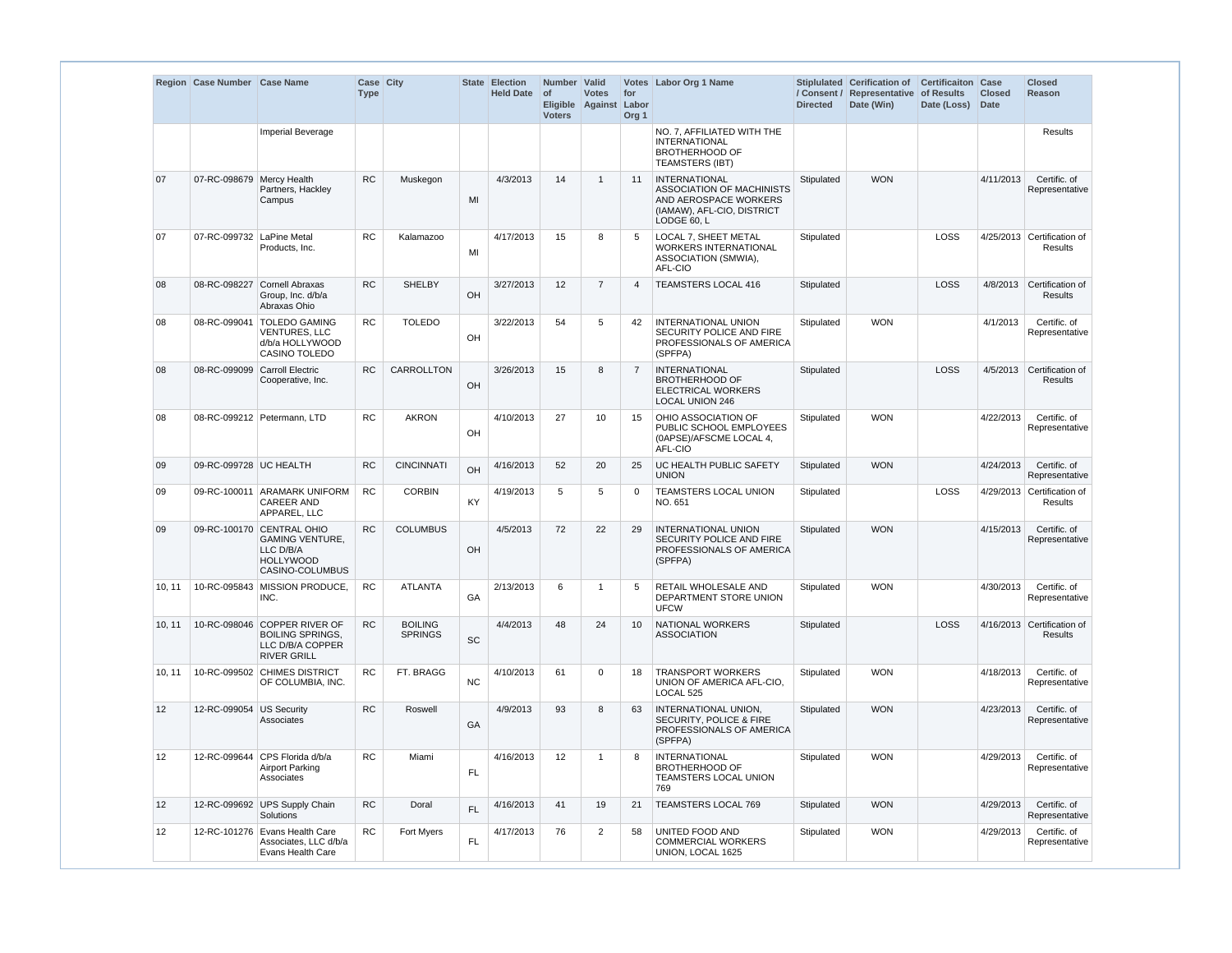|        | Region Case Number Case Name |                                                                      | Case City<br><b>Type</b> |                         |           | State Election<br><b>Held Date</b> | Number Valid<br><b>of</b><br><b>Voters</b> | <b>Votes</b><br>Eligible Against | for<br>Labor<br>Org <sub>1</sub> | Votes Labor Org 1 Name                                                                                    | <b>Directed</b> | Stiplulated Cerification of<br>/ Consent / Representative of Results<br>Date (Win) | <b>Certificaiton</b><br>Date (Loss) | Case<br><b>Closed</b><br><b>Date</b> | <b>Closed</b><br><b>Reason</b>        |
|--------|------------------------------|----------------------------------------------------------------------|--------------------------|-------------------------|-----------|------------------------------------|--------------------------------------------|----------------------------------|----------------------------------|-----------------------------------------------------------------------------------------------------------|-----------------|------------------------------------------------------------------------------------|-------------------------------------|--------------------------------------|---------------------------------------|
| 13     |                              | 13-RC-098237 Aramark Uniform &<br>Career Apparel, LLC                | <b>RC</b>                | Merrillville            | IN        | 3/27/2013                          | 17                                         | 12                               | $\overline{4}$                   | <b>INTERNATIONAL</b><br><b>BROTHERHOOD OF</b><br><b>TEAMSTERS 142</b>                                     | Stipulated      |                                                                                    | LOSS                                |                                      | 4/10/2013 Certification of<br>Results |
| 13     | 13-RC-098864                 | True World Foods<br>Chicago LLC                                      | RC.                      | Elk Grove Village       | IL.       | 4/3/2013                           | 24                                         | 11                               | 12                               | <b>INTERNATIONAL</b><br><b>BROTHERHOOD OF</b><br>TEAMSTERS LOCAL 710                                      | Stipulated      | <b>WON</b>                                                                         |                                     | 4/16/2013                            | Certific. of<br>Representative        |
| 13     | 13-RC-099005 MV              | TRANSPORTATION,<br>INC.                                              | <b>RC</b>                | <b>Niles</b>            | IL        | 3/22/2013                          | 26                                         | 8                                | 16                               | TEAMSTERS LOCAL 727                                                                                       | Stipulated      | <b>WON</b>                                                                         |                                     | 4/8/2013                             | Certific. of<br>Representative        |
| 13     | 13-RC-099344                 | Northwest Chicago<br><b>Hotel Company</b>                            | <b>RC</b>                | <b>Hoffman Estates</b>  | IL.       | 4/10/2013                          | $\overline{4}$                             | $\Omega$                         | $\overline{4}$                   | <b>INTERNATIONAL UNION OF</b><br><b>OPERATING ENGINEERS</b><br>LOCAL 399                                  | Stipulated      | <b>WON</b>                                                                         |                                     | 4/23/2013                            | Certific, of<br>Representative        |
| 14, 17 | 14-RC-097781 TRAMCO, Inc.    |                                                                      | <b>RC</b>                | Wichita                 | KS        | 3/20/2013                          | 48                                         | 23                               | 22                               | <b>INTERNATIONAL</b><br><b>ASSOCIATION OF MACHINISTS</b><br>AND AEROSPACE WORKERS.<br>AFL-CIO             | Stipulated      |                                                                                    | LOSS                                |                                      | 4/1/2013 Certification of<br>Results  |
| 14, 17 |                              | 14-RC-098648   Morrison Management<br>Specialists, Inc.              | <b>RC</b>                | Saint Louis             | <b>MO</b> | 4/3/2013                           | 87                                         | 27                               | 42                               | SEIU HEALTHCARE<br>MISSOURI-KANSAS, A<br>DIVISION OF SEIU<br><b>HEALTHCARE</b><br><b>ILLINOIS-INDIANA</b> | Stipulated      | <b>WON</b>                                                                         |                                     | 4/15/2013                            | Certific. of<br>Representative        |
| 14, 17 | 14-RC-099101                 | <b>Ed Napleton St. Louis</b><br>Imports, Inc.                        | <b>RC</b>                | <b>Saint Peters</b>     | <b>MO</b> | 4/5/2013                           | 16                                         | 8                                | 6                                | <b>INTERNATIONAL</b><br>ASSOCIATION OF MACHINISTS<br>& AEROSPACE WORKERS                                  | Stipulated      |                                                                                    | LOSS                                |                                      | 4/15/2013 Certification of<br>Results |
| 14, 17 | 17-RC-088787                 | CH, Inc. d/b/a<br><b>Residential Re-Entry</b><br>Center              | <b>RC</b>                | <b>Council Bluffs</b>   | IA        | 3/29/2013                          | 13                                         | 8                                | 3                                | <b>GENERAL DRIVERS &amp;</b><br>HELPERS UNION, LOCAL 554                                                  | Stipulated      |                                                                                    | LOSS                                | 4/8/2013                             | Certification of<br>Results           |
| 14, 17 | 17-RC-093070                 | American Red Cross<br><b>Blood Services</b><br><b>Midwest Region</b> | <b>RC</b>                | <b>Grand Island</b>     | <b>NE</b> | 12/20/2012                         | 64                                         | 31                               | 20                               | <b>GENERAL DRIVERS &amp;</b><br>HELPERS UNION, LOCAL 554                                                  | Stipulated      |                                                                                    | LOSS                                | 4/1/2013                             | Certification of<br>Results           |
| 15, 26 | 15-RC-097957                 | SERCO, INC.                                                          | <b>RC</b>                | FT. POLK                | LA        | 3/20/2013                          | 15                                         | 6                                | 9                                | <b>INTERNATIONAL</b><br><b>BROTHERHOOD OF</b><br>TEAMSTERS LOCAL UNION<br>NO. 19                          | Stipulated      | <b>WON</b>                                                                         |                                     | 4/1/2013                             | Certific. of<br>Representative        |
| 15, 26 | 15-RC-098407                 | Oceaneering<br>International Inc.                                    | <b>RC</b>                | Stennis Space<br>Center | <b>MS</b> | 3/20/2013                          | 21                                         | 14                               | $\overline{7}$                   | <b>INTERNATIONAL</b><br><b>ASSOCIATION OF MACHINISTS</b><br>AND AEROSPACE WORKERS,<br>AFL-CIO             | Stipulated      |                                                                                    | LOSS                                |                                      | 4/12/2013 Certification of<br>Results |
| 15, 26 |                              | 15-RC-098773 Cirrus Technology,<br>Inc.                              | <b>RC</b>                | Stennis Space<br>Center | <b>MS</b> | 3/20/2013                          | 8                                          | 0                                | 8                                | <b>INTERNATIONAL</b><br><b>ASSOCIATION OF MACHINISTS</b><br>AND AEROSPACE WORKERS,<br>AFL-CIO             | Stipulated      | <b>WON</b>                                                                         |                                     | 4/1/2013                             | Certific. of<br>Representative        |
| 15, 26 |                              | 15-RC-099049 Gulf Coast Electric<br>Cooperative                      | RC                       | Southport               | <b>FL</b> | 3/29/2013                          | 33                                         | 23                               | 9                                | <b>INTERNATIONAL</b><br><b>BROTHERHOOD OF</b><br><b>ELECTRICAL WORKERS</b><br><b>LOCAL 1055</b>           | Stipulated      |                                                                                    | LOSS                                |                                      | 4/8/2013 Certification of<br>Results  |
| 16     |                              | 16-RC-099055   LCS-HIDALGO, LLC                                      | RC                       | <b>LA VILLA</b>         | <b>TX</b> | 4/5/2013                           | 128                                        | 39                               | 56                               | <b>INTERNATIONAL UNION</b><br>SECURITY POLICE AND FIRE<br>PROFESSIONALS OF AMERICA<br>(SPFPA)             | Stipulated      | <b>WON</b>                                                                         |                                     | 4/15/2013                            | Certific. of<br>Representative        |
| 16     |                              | 16-RC-099138   VSE CORPORATION                                       | <b>RC</b>                | TEXARKANA               | <b>AR</b> | 4/9/2013                           | 59                                         | 33                               | 19                               | <b>INTERNATIONAL</b><br>ASSOCIATION OF MACHINISTS<br>AND AEROSPACE WORKERS,<br>AFL-CIO                    | Stipulated      |                                                                                    | LOSS                                |                                      | 4/17/2013 Certification of<br>Results |
| 16     |                              | 16-RC-099712 ASSET PROTECTION<br>& SECURITY<br>SERVICES, LP          | <b>RC</b>                | <b>HUTTO</b>            | <b>TX</b> | 4/11/2013                          | 14                                         | 0                                | 11                               | FEDERAL CONTRACT<br><b>GUARDS OF AMERICA</b><br><b>INTERNATIONAL UNION</b>                                | Stipulated      | <b>WON</b>                                                                         |                                     | 4/19/2013                            | Certific. of<br>Representative        |
| 16     |                              | 16-RC-101144 DS INFORMATION<br><b>SYSTEMS</b><br>CORPORATION         | <b>RC</b>                | DEL RIO                 | <b>TX</b> | 4/19/2013                          | $\overline{4}$                             | $\mathbf 0$                      | 4                                | <b>INTERNATIONAL</b><br><b>ASSOCIATION OF MACHINISTS</b><br>AND AEROSPACE WORKERS,<br>AFL-CIO             | Stipulated      | <b>WON</b>                                                                         |                                     | 4/29/2013                            | Certific. of<br>Representative        |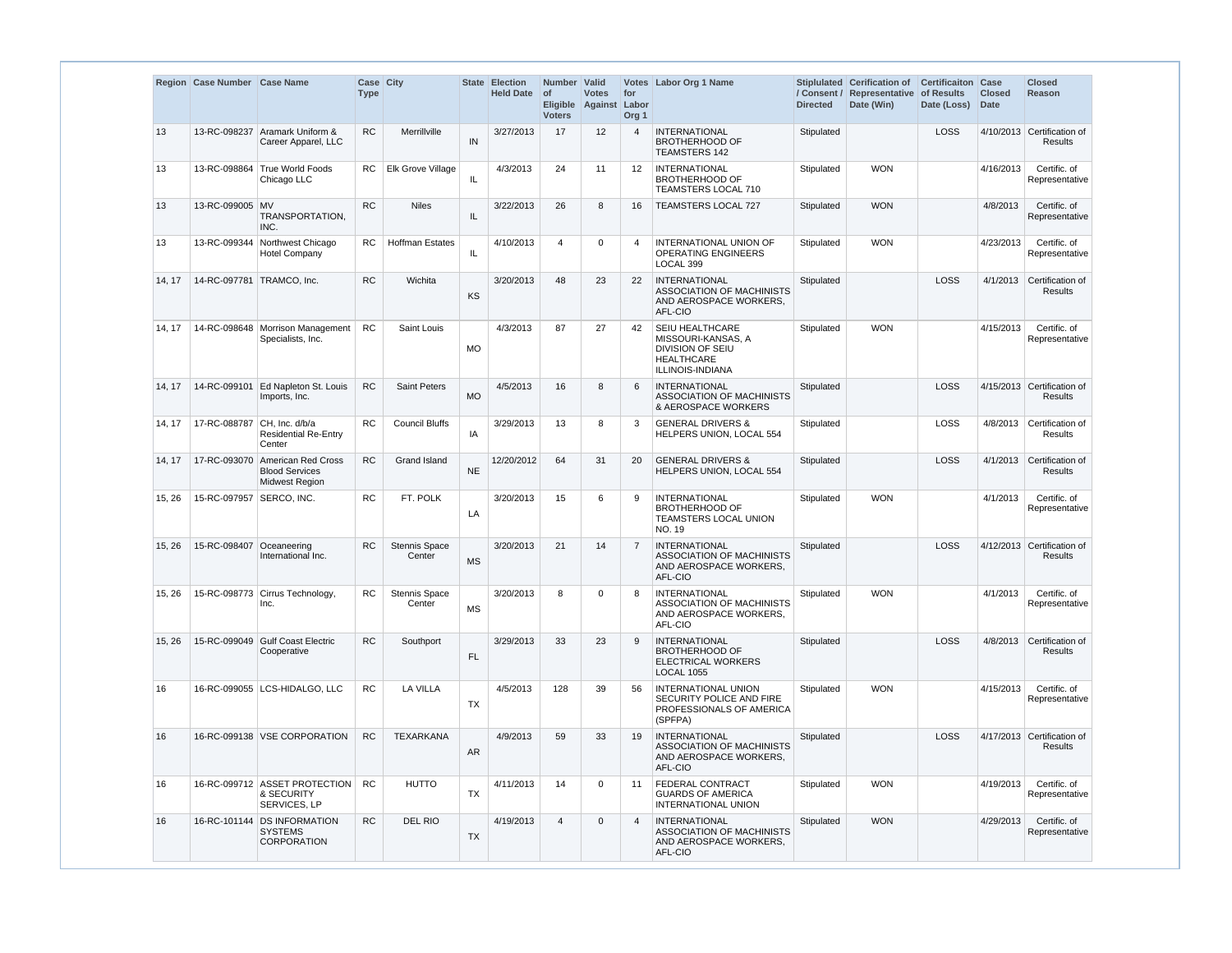|        | Region Case Number Case Name |                                                                       | <b>Case City</b><br><b>Type</b> |                                     |                 | <b>State Election</b><br><b>Held Date</b> | Number Valid<br>of<br><b>Voters</b> | <b>Votes</b><br>Eligible Against | for<br>Labor<br>Org <sub>1</sub> | Votes Labor Org 1 Name                                                                                                           | / Consent /<br><b>Directed</b> | Stiplulated Cerification of<br>Representative<br>Date (Win) | <b>Certificaiton Case</b><br>of Results<br>Date (Loss) | <b>Closed</b><br><b>Date</b> | <b>Closed</b><br><b>Reason</b>               |
|--------|------------------------------|-----------------------------------------------------------------------|---------------------------------|-------------------------------------|-----------------|-------------------------------------------|-------------------------------------|----------------------------------|----------------------------------|----------------------------------------------------------------------------------------------------------------------------------|--------------------------------|-------------------------------------------------------------|--------------------------------------------------------|------------------------------|----------------------------------------------|
| 19, 36 |                              | 19-RC-080317 Corliss Resources,<br>Inc.                               | <b>RC</b>                       | Sumner                              | <b>WA</b>       | 9/26/2012                                 | 38                                  | 14                               | 18                               | <b>TEAMSTERS LOCAL 174</b>                                                                                                       | Stipulated                     | <b>WON</b>                                                  |                                                        | 4/2/2013                     | Certific. of<br>Representative               |
| 19, 36 | 19-RC-097881   Lincoln City  | Ambulance, Inc. dba<br>Pacific West<br>Ambulance                      | <b>RC</b>                       | Newport                             | <b>OR</b>       | 3/14/2013                                 | 31                                  | 15                               | 13                               | <b>INTERNATIONAL</b><br>ASSOCIATION OF EMT'S AND<br>PARAMEDICS/NAGE/SEIU<br><b>LOCAL 5000</b>                                    | Stipulated                     |                                                             | LOSS                                                   |                              | 4/23/2013 Certification of<br><b>Results</b> |
| 19, 36 | 19-RC-098934                 | <b>RAMS</b> Specialized<br>Security Service, Inc.                     | <b>RC</b>                       | Bonneville, The<br>Dalles, John Day | <b>OR</b>       | 4/4/2013                                  | 21                                  | 10                               | 10                               | UNITED GOVERNMENT<br>SECURITY OFFICERS OF<br>AMERICA, INTERNATIONAL<br><b>UNION (UGSOA)</b>                                      | Stipulated                     |                                                             | LOSS                                                   |                              | 4/12/2013 Certification of<br>Results        |
| 19, 36 |                              | 19-RC-098962 Johnson Controls, Inc.                                   | <b>RC</b>                       | <b>Bothell</b>                      | <b>WA</b>       | 4/4/2013                                  | 5                                   | $\overline{1}$                   | $\overline{4}$                   | <b>IUOE LOCAL 286</b>                                                                                                            | Stipulated                     | <b>WON</b>                                                  |                                                        | 4/12/2013                    | Certific. of<br>Representative               |
| 19, 36 |                              | 19-RC-099140 Jaspers Foods<br>Management, Inc.,<br>d/b/a Cooper's     | <b>RC</b>                       | Salem                               | <b>OR</b>       | 3/27/2013                                 | $\overline{4}$                      | -1                               | 3                                | BAKERY, CONFECTIONERY,<br><b>TOBACCO WORKERS &amp; GRAIN</b><br>MILLERS INTERNATIONAL<br>UNION LOCAL 114, AFL-CIO,<br><b>CLC</b> | Stipulated                     | <b>WON</b>                                                  |                                                        | 4/4/2013                     | Certific. of<br>Representative               |
| 19, 36 |                              | 19-RC-099440   PHAMPENA INC.                                          | <b>RC</b>                       | Maple Valley                        | <b>WA</b>       | 4/1/2013                                  | 8                                   | $\Omega$                         | 6                                | <b>CEMENT MASONS AND</b><br>PLASTERS LOCAL 528                                                                                   | Stipulated                     | <b>WON</b>                                                  |                                                        | 4/30/2013                    | Certific. of<br>Representative               |
| 19, 36 |                              | 19-RC-099484 GEO CORRECTIONS<br><b>HOLDINGS, INC.</b>                 | <b>RC</b>                       | Tacoma                              | <b>WA</b>       | 3/26/2013                                 | 236                                 | 149                              | 60                               | INTERNATIONAL UNION,<br>SECURITY, POLICE AND FIRE<br>PROFESSIONALS OF<br>AMERICA, SPFPA                                          | Stipulated                     |                                                             | <b>LOSS</b>                                            |                              | 4/19/2013 Certification of<br><b>Results</b> |
| 19, 36 |                              | 19-RC-100421 Puget Sound Energy                                       | RC                              | <b>BELLEVUE</b>                     | <b>WA</b>       | 4/12/2013                                 | 23                                  | 10                               | 9                                | <b>INTERNATIONAL</b><br><b>BROTHERHOOD OF</b><br>ELECTRICAL WORKERS<br>LOCAL 77                                                  | Stipulated                     |                                                             | <b>LOSS</b>                                            |                              | 4/22/2013 Certification of<br><b>Results</b> |
| 20, 37 | 20-RC-098096 Graniterock     |                                                                       | <b>RC</b>                       | Watsonville                         | CA              | 3/20/2013                                 | 44                                  | 13                               | 26                               | <b>INTERNATIONAL</b><br><b>BROTHERHOOD OF</b><br><b>TEAMSTERS LOCAL 853</b>                                                      | Stipulated                     | <b>WON</b>                                                  |                                                        | 4/2/2013                     | Certific. of<br>Representative               |
| 20, 37 | 20-RC-098730 Saint Francis   | <b>Memorial Hospital</b>                                              | <b>RC</b>                       | San Francisco                       | CA              | 3/8/2013                                  | 11                                  | 3                                | 8                                | <b>ENGINEERS AND SCIENTISTS</b><br>OF CALIFORNIA, LOCAL 20,<br><b>IFPTE AFL-CIO &amp; CLC</b>                                    | Stipulated                     | <b>WON</b>                                                  |                                                        | 4/5/2013                     | Certific. of<br>Representative               |
| 20, 37 |                              | 20-RC-099366 Chevron Refinery                                         | <b>RC</b>                       | Honolulu                            | H <sub>II</sub> | 3/27/2013                                 | 9                                   | $\mathbf 0$                      | 9                                | INTERNATIONAL<br><b>BROTHERHOOD OF</b><br><b>ELECTRICAL WORKERS</b><br>LOCAL 1260                                                | Stipulated                     | <b>WON</b>                                                  |                                                        | 4/16/2013                    | Certific, of<br>Representative               |
| 20, 37 |                              | 20-RC-099573 Millenium Tower<br>Association                           | RC                              | San Francisco                       | CA              | 4/9/2013                                  | 6                                   | 5                                |                                  | <b>STATIONARY ENGINEERS</b><br>LOCAL <sub>39</sub>                                                                               | Stipulated                     |                                                             | LOSS                                                   |                              | 4/19/2013 Certification of<br><b>Results</b> |
| 20, 37 |                              | 20-RC-099717 Queens Medical<br>Center                                 | <b>RC</b>                       | Honolulu                            | H <sub>l</sub>  | 4/17/2013                                 | 37                                  | 3                                | 31                               | <b>HAWAII NURSES</b><br><b>ASSOCIATION - OPEIU LOCAL</b><br>UNION 50                                                             | Stipulated                     | <b>WON</b>                                                  |                                                        | 4/25/2013                    | Certific. of<br>Representative               |
| 21     | 21-RC-094108 OAK HARBOR      | FREIGHT LINES, INC.                                                   | <b>RC</b>                       | <b>MONTEBELLO</b>                   | CA              | 1/10/2013                                 | 74                                  | 41                               | 31                               | INTERNATIONAL<br><b>BROTHERHOOD OF</b><br><b>TEAMSTERS LOCAL UNION</b><br>NO. 63                                                 | Stipulated                     |                                                             | <b>LOSS</b>                                            | 4/5/2013                     | Certification of<br>Results                  |
| 21     |                              | 21-RC-095839 COLLEGE HOSPITAL<br><b>CERRITOS</b>                      | <b>RC</b>                       | <b>CERRITOS</b>                     | CA              | 2/15/2013                                 | 49                                  | 16                               | 25                               | <b>SERVICE EMPLOYEES</b><br>INTERNATIONAL UNION -<br>UNITED HEALTHCARE<br><b>WORKERS</b>                                         | Stipulated                     | <b>WON</b>                                                  |                                                        | 4/4/2013                     | Certific. of<br>Representative               |
| 21     |                              | 21-RC-095839 COLLEGE HOSPITAL<br><b>CERRITOS</b>                      | <b>RC</b>                       | <b>CERRITOS</b>                     | CA              | 2/15/2013                                 | 195                                 | 60                               | 118                              | <b>SERVICE EMPLOYEES</b><br>INTERNATIONAL UNION -<br>UNITED HEALTHCARE<br><b>WORKERS</b>                                         | Stipulated                     | <b>WON</b>                                                  |                                                        | 4/4/2013                     | Certific. of<br>Representative               |
| 21     | 21-RC-096036 COLLEGE         | HOSPITAL, INC.<br>D/B/A COLLEGE<br><b>HOSPITAL</b><br><b>CERRITOS</b> | <b>RC</b>                       | <b>CERRTIOS</b>                     | CA              | 2/20/2013                                 | 51                                  | 10                               | 27                               | <b>SERVICE EMPLOYEES</b><br>INTERNATIONAL UNION,<br>LOCAL 121RN                                                                  | Stipulated                     | <b>WON</b>                                                  |                                                        | 4/10/2013                    | Certific. of<br>Representative               |
| 21     | 21-RC-098587                 | <b>SOUTHERN</b><br><b>CALIFORNIA BLOOD</b>                            | <b>RC</b>                       | <b>POMONA</b>                       | CA              | 3/27/2013                                 | 32                                  | 6                                | 26                               | <b>INTERNATIONAL</b><br><b>BROTHERHOOD OF</b>                                                                                    | Stipulated                     | <b>WON</b>                                                  |                                                        | 4/4/2013                     | Certific. of<br>Representative               |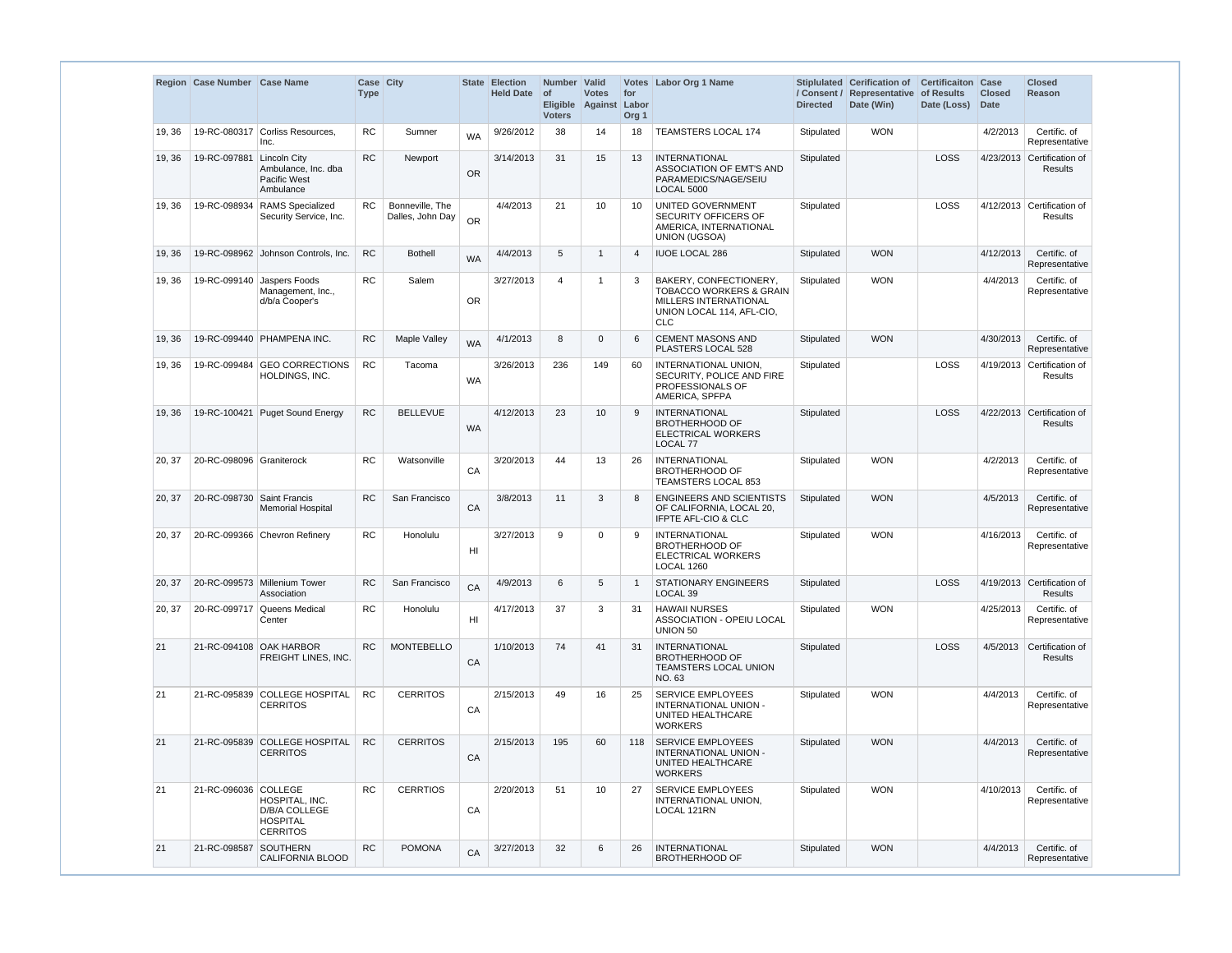|        | Region Case Number Case Name |                                                                                             | Case City<br><b>Type</b> |                     |           | <b>State Election</b><br>Held Date of | Number Valid<br><b>Voters</b> | <b>Votes</b><br>Eligible Against Labor | for<br>Org <sub>1</sub> | <b>Votes</b> Labor Org 1 Name                                                                                                  | <b>Directed</b> | Stiplulated Cerification of<br>/ Consent / Representative of Results<br>Date (Win) | <b>Certificaiton Case</b><br>Date (Loss) | <b>Closed</b><br><b>Date</b> | <b>Closed</b><br><b>Reason</b>               |
|--------|------------------------------|---------------------------------------------------------------------------------------------|--------------------------|---------------------|-----------|---------------------------------------|-------------------------------|----------------------------------------|-------------------------|--------------------------------------------------------------------------------------------------------------------------------|-----------------|------------------------------------------------------------------------------------|------------------------------------------|------------------------------|----------------------------------------------|
|        |                              | <b>SERVICES REGION</b><br>OF THE AMERICAN<br><b>RED CROSS</b>                               |                          |                     |           |                                       |                               |                                        |                         | TEAMSTERS LOCAL UNION<br>NO. 63                                                                                                |                 |                                                                                    |                                          |                              |                                              |
| 21     | 21-RC-101151                 | <b>THE VINTAGE</b><br><b>COUNTRY CLUB</b>                                                   | <b>RC</b>                | <b>INDIAN WELLS</b> | CA        | 4/12/2013                             | 58                            | 32                                     | 21                      | <b>LABORERS INTERNATIONAL</b><br>UNION OF NORTH AMERICA,<br>LOCAL NO. 1184, AFL-CIO                                            | Stipulated      |                                                                                    | <b>LOSS</b>                              |                              | 4/23/2013 Certification of<br><b>Results</b> |
| 22     | 22-RC-099185 VERICON         | <b>CONSTRUCTION</b><br>COMPANY, LLC                                                         | <b>RC</b>                | <b>MOUNTAINSIDE</b> | <b>NJ</b> | 4/4/2013                              | 8                             | 2                                      | -1                      | <b>NEW JERSEY BUILDING</b><br><b>LABORERS DISTRICT</b><br>COUNCIL                                                              | Stipulated      |                                                                                    | <b>LOSS</b>                              |                              | 4/15/2013 Certification of<br><b>Results</b> |
| 22     | 22-RC-099801                 | <b>TTEO</b><br>MANAGEMENT, LLC                                                              | <b>RC</b>                | <b>NEWARK</b>       | <b>NJ</b> | 4/17/2013                             | 12                            | 4                                      | 8                       | <b>RESIDENTIAL LABORERS</b><br>LOCAL 55, LIUNA                                                                                 | Stipulated      | <b>WON</b>                                                                         |                                          | 4/29/2013                    | Certific. of<br>Representative               |
| 22     | 22-RC-099885 MUCCIO, LLC     |                                                                                             | <b>RC</b>                | <b>FARMINGDALE</b>  | <b>NJ</b> | 4/11/2013                             | 11                            | -1                                     | 8                       | LOCAL 469 A/W<br><b>INTERNATIONAL</b><br><b>BROTHERHOOD OF</b><br><b>TEAMSTERS</b>                                             | Stipulated      | <b>WON</b>                                                                         |                                          | 4/29/2013                    | Certific. of<br>Representative               |
| 22     | 22-RC-100495 WOODWARD        | <b>CONSTRUCTION</b><br><b>COMPANY</b><br><b>INCORPORATED</b>                                | <b>RC</b>                | <b>MATAWAN</b>      | <b>NJ</b> | 4/11/2013                             | $\overline{4}$                | -1                                     | 3                       | NEW JERSEY BUILDING<br><b>CONSTRUCTION LABORERS</b><br><b>DISTRICT COUNCIL</b>                                                 | Stipulated      | <b>WON</b>                                                                         |                                          | 4/30/2013                    | Certific. of<br>Representative               |
| 24     |                              | 24-RC-098204 Mi Pan Asociados, Inc.                                                         | <b>RC</b>                | San Juan            | <b>PR</b> | 3/21/2013                             | 64                            | 51                                     | 5                       | UNION DE TRONQUISTAS DE<br>PR LOCAL 901 IBT                                                                                    | Stipulated      |                                                                                    | <b>LOSS</b>                              |                              | 4/2/2013 Certification of<br><b>Results</b>  |
| 25, 33 |                              | 25-RC-089786 UNITED NATURAL<br>FOODS, INC.                                                  | <b>RC</b>                | <b>GREENWOOD</b>    | IN        | 11/1/2012                             | 159                           | 73                                     | 65                      | LOCAL 700, UNITED FOOD<br>AND COMMERCIAL WORKERS<br><b>UNION</b>                                                               | Stipulated      |                                                                                    | <b>LOSS</b>                              |                              | 4/5/2013 Certification of<br><b>Results</b>  |
| 25, 33 |                              | 25-RC-098445   Ken Nelson Auto<br>Plaza, Inc.                                               | <b>RC</b>                | <b>Dixon</b>        | IL        | 3/28/2013                             | 5                             | $\Omega$                               | 5                       | <b>AUTOMOBILE MECHANICS</b><br><b>LOCAL 701 INTERNATIONAL</b><br>ASSOCIATION OF MACHINISTS<br>AND AEROSPACE WORKERS,<br>AFL-CI | <b>Directed</b> | <b>WON</b>                                                                         |                                          | 4/12/2013                    | Certific. of<br>Representative               |
| 25, 33 | 25-RC-098655 MEMORIAL        | <b>HOSPITAL OF</b><br>SOUTH BEND, INC.                                                      | <b>RC</b>                | South Bend          | IN        | 3/27/2013                             | 3                             | -1                                     | 2                       | TEAMSTERS LOCAL UNION<br>NO. 364, AFFILIATED WITH<br>THE INTERNATIONAL<br><b>BROTHERHOOD OF</b><br><b>TEAMSTERS</b>            | Stipulated      | <b>WON</b>                                                                         |                                          | 4/5/2013                     | Certific. of<br>Representative               |
| 25, 33 | 25-RC-100092 Axalta Coating  | Systems                                                                                     | <b>RC</b>                | Fort Madison        | IA        | 4/17/2013                             | 35                            | 27                                     | 8                       | <b>INTERNATIONAL</b><br><b>ASSOCIATION OF MACHINISTS</b><br>& AEROSPACE WORKERS                                                | Stipulated      |                                                                                    | <b>LOSS</b>                              |                              | 4/25/2013 Certification of<br><b>Results</b> |
| 27     |                              | 27-RC-089127 RURAL METRO OF<br><b>CENTRAL</b><br>COLORADO. INC.                             | <b>RC</b>                | Arvada              | <b>CO</b> | 10/24/2012                            | 374                           | 149                                    | 134                     | NATIONAL EMERGENCY<br><b>MEDICAL SERVICES</b><br>ASSOCIATION (NEMSA)/NAGE                                                      | Stipulated      |                                                                                    | LOSS                                     |                              | 4/22/2013 Certification of<br>Results        |
| 27     |                              | 27-RC-099359 Waste Management of<br>Colorado, Inc.                                          | <b>RC</b>                | <b>ENGLEWOOD</b>    | CO        | 4/5/2013                              | 136                           | 33                                     | 92                      | <b>INTERNATIONAL</b><br><b>BROTHERHOOD OF</b><br>TEAMSTERS, LOCAL NO 455                                                       | Stipulated      |                                                                                    | LOSS                                     |                              | 4/16/2013 Certification of<br><b>Results</b> |
| 28     |                              | 28-RC-072171 Ramcor Services<br>Group, Inc.                                                 | <b>RC</b>                | Artesia             | <b>NM</b> | 9/19/2012                             | 39                            | 3                                      | 16                      | INTERNATIONAL UNION OF<br>OPERATING ENGINEERS,<br>LOCAL 953, AFL-CIO                                                           | Stipulated      | <b>WON</b>                                                                         |                                          | 4/6/2013                     | Certific. of<br>Representative               |
| 28     |                              | 28-RC-098392 Wynn Las Vegas, LLC<br>d/b/a Wynn Las Vegas<br>and Encore Las Vegas            | <b>RC</b>                | Las Vegas           | <b>NV</b> | 3/22/2013                             | 92                            | 57                                     | 34                      | PROFESSIONAL, CLERICAL<br>AND MISCELLANEOUS<br><b>EMPLOYEES, TEAMSTERS</b><br>LOCAL 995                                        | Stipulated      |                                                                                    | LOSS                                     |                              | 4/1/2013 Certification of<br><b>Results</b>  |
| 28     |                              | 28-RC-100030 New York New York<br>Hotel, LLC d/b/a New<br>York New York Hotel<br>and Casino | <b>RC</b>                | Las Vegas           | <b>NV</b> | 3/26/2013                             | 12                            | 3                                      | 9                       | INTERNATIONAL UNION OF<br>OPERATING ENGINEERS<br>LOCAL 501, AFL-CIO                                                            | Stipulated      | <b>WON</b>                                                                         |                                          | 4/3/2013                     | Certific. of<br>Representative               |
| 28     |                              | 28-RC-100893 Sun Cab, Inc. d/b/a<br>Nellis Cab Company                                      | RC                       | Las Vegas           | <b>NV</b> | 4/20/2013                             | 386                           | 227                                    | 125                     | <b>INDUSTRIAL, TECHNICAL &amp;</b><br>PROFESSIONAL EMPLOYEES<br>UNION, OPEIU LOCAL 4873,<br>AFL-CIO                            | Stipulated      |                                                                                    | LOSS                                     |                              | 4/30/2013 Certification of<br><b>Results</b> |
| 29     |                              | 29-RC-084828   Brookhaven Memorial                                                          | <b>RC</b>                | Patchogue           | <b>NY</b> | 1/3/2013                              | 606                           | 278                                    | 227                     | LOCAL 342 UNITED FOOD &<br><b>COMMERCIAL WORKERS</b><br><b>UNION</b>                                                           | Directed        |                                                                                    | LOSS                                     |                              | 4/25/2013 Certification of<br>Results        |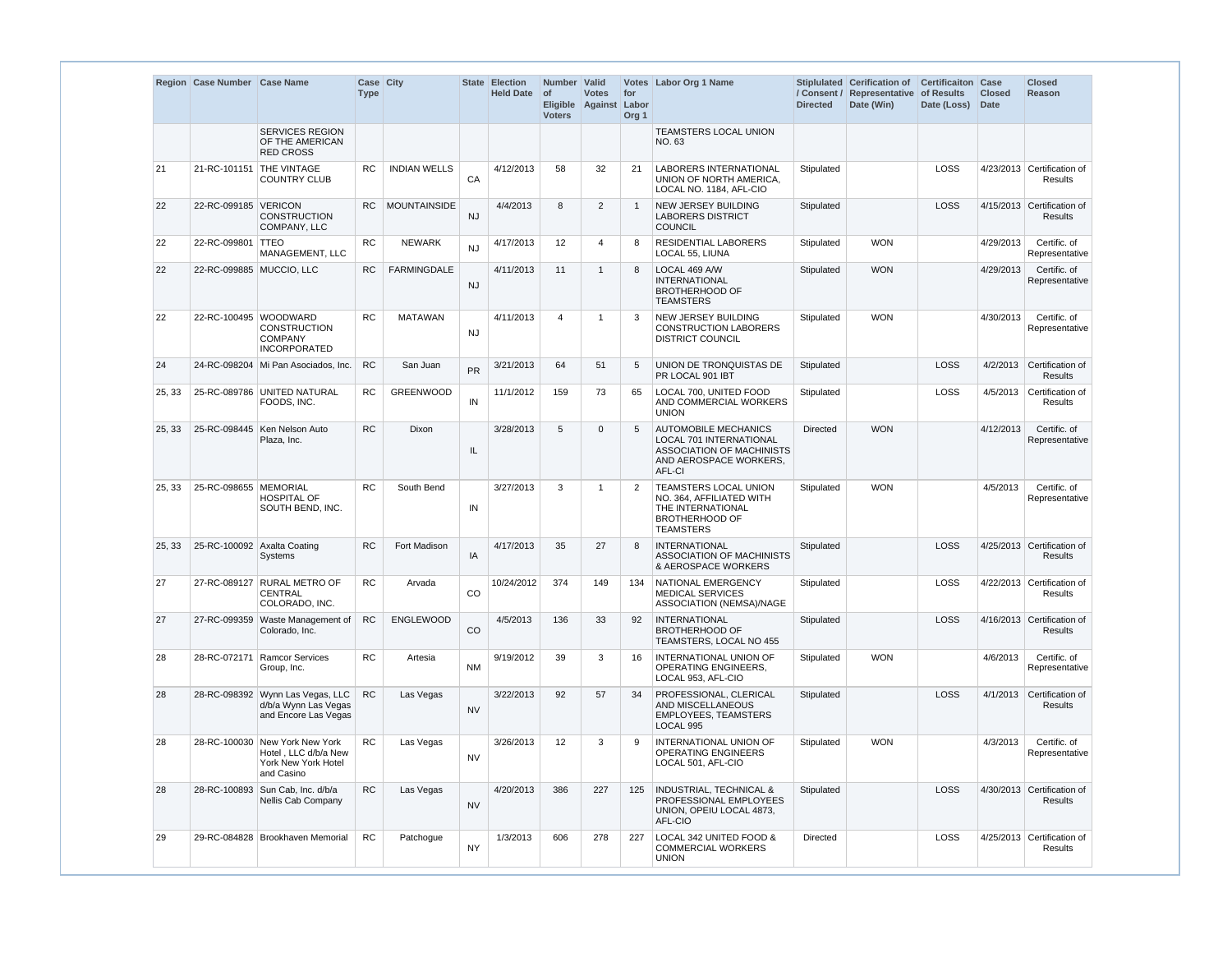|        | Region Case Number Case Name |                                                                                                              | <b>Case City</b><br><b>Type</b> |                                |           | <b>State Election</b><br><b>Held Date</b> | Number Valid<br><b>of</b><br><b>Voters</b> | <b>Votes</b><br>Eligible Against Labor | for<br>Org <sub>1</sub> | Votes Labor Org 1 Name                                                                                                                               | <b>Directed</b> | Stiplulated Cerification of<br>/ Consent / Representative of Results<br>Date (Win) | <b>Certificaiton</b><br>Date (Loss) | Case<br><b>Closed</b><br>Date | <b>Closed</b><br><b>Reason</b>               |
|--------|------------------------------|--------------------------------------------------------------------------------------------------------------|---------------------------------|--------------------------------|-----------|-------------------------------------------|--------------------------------------------|----------------------------------------|-------------------------|------------------------------------------------------------------------------------------------------------------------------------------------------|-----------------|------------------------------------------------------------------------------------|-------------------------------------|-------------------------------|----------------------------------------------|
| 29     | 29-RC-099421                 | Modern Facilities<br>Services Inc.                                                                           | <b>RC</b>                       | <b>Lake Success</b>            | <b>NY</b> | 4/5/2013                                  | 9                                          | $\Omega$                               | 9                       | <b>INTERNATIONAL</b><br><b>BROTHERHOOD OF</b><br><b>TEAMSTERS LOCAL 966</b>                                                                          | Stipulated      | <b>WON</b>                                                                         |                                     | 4/16/2013                     | Certific. of<br>Representative               |
| 30     | 30-RC-098028                 | Creative Forming, LLC<br>(WI) d/b/a Spartech<br>Packaging<br>Technologies                                    | <b>RC</b>                       | Ripon                          | WI        | 3/21/2013                                 | 108                                        | 73                                     | 29                      | DISTRICT 10, INTERNATIONAL<br><b>ASSOCIATION OF MACHINISTS</b><br>AND AEROSPACE WORKERS.<br>AFL-CIO                                                  | Stipulated      |                                                                                    | LOSS                                |                               | 4/16/2013 Certification of<br>Results        |
| 31     |                              | 31-RC-100276 Continental Installation                                                                        | <b>RC</b>                       | North Hollywood                | CA        | 4/16/2013                                 | 28                                         | 20                                     | 8                       | <b>CABINET MAKERS MILLMEN</b><br>AND INDUSTRIAL<br><b>CARPENTERS LOCAL 721</b>                                                                       | Stipulated      |                                                                                    | LOSS                                |                               | 4/25/2013 Certification of<br>Results        |
| 03     |                              | 03-RD-099914 Astor Services for<br><b>Children &amp; Families</b>                                            | <b>RD</b>                       | Poughkeepsie                   | <b>NY</b> | 4/9/2013                                  | 156                                        | 86                                     | 63                      | DUTCHESS COUNTY HEAD<br>START ASSOCIATION, NYSUT,<br>AFT, AFL-CIO                                                                                    | Directed        |                                                                                    | LOSS                                |                               | 4/17/2013 Certification of<br><b>Results</b> |
| 04     |                              | 04-RD-096040 THE UNIVERSITY OF<br>THE ARTS                                                                   | <b>RD</b>                       | PHILADELPHIA                   | PA        | 2/20/2013                                 | 40                                         | 19                                     | 20                      | <b>DISTRICT 1199C NATIONAL</b><br>UNION OF HOSPITAL AND<br><b>HEALTH CARE EMPLOYEES,</b><br>AFL-CIO (AFSCME)                                         | Stipulated      | <b>WON</b>                                                                         |                                     | 4/9/2013                      | Certific. of<br>Representative               |
| 07     | 07-RD-099721                 | <b>Comcast Cablevision</b><br>of Detroit                                                                     | <b>RD</b>                       | Detroit                        | MI        | 3/28/2013                                 | 36                                         | 17                                     | 19                      | LOCAL 4100,<br><b>COMMUNICATIONS WORKERS</b><br>OF AMERICA (CWA), AFL-CIO                                                                            | Stipulated      | <b>WON</b>                                                                         |                                     | 4/5/2013                      | Certific, of<br>Representative               |
| 09     |                              | 09-RD-099274 WAYNE COUNTY<br><b>COMMUNITY</b><br><b>SERVICES</b><br>ORGANIZATION, INC.                       | <b>RD</b>                       | <b>WAYNE</b>                   | <b>WV</b> | 4/10/2013                                 | 162                                        | 12                                     | 26                      | SEIU, THE HEALTH CARE AND<br>SOCIAL SERVICE UNION,<br>DISTRICT 1199 WV/KY/OH                                                                         | Stipulated      | <b>WON</b>                                                                         |                                     | 4/18/2013                     | Certific. of<br>Representative               |
| 10, 11 | 10-RD-098005 DELPHI          | CONNECTION<br>SYSTEMS, LLC                                                                                   | <b>RD</b>                       | <b>LANDRUM</b>                 | SC        | 3/21/2013                                 | 8                                          | 5                                      | 2                       | IUE, THE INDUSTRIAL<br>DIVISION OF THE<br><b>COMMUNICATIONS WORKERS</b><br>OF AMERICA, AFL-CIO, CLC<br>(IUE-CWA) LOCAL                               | Stipulated      |                                                                                    | <b>LOSS</b>                         | 4/1/2013                      | Certification of<br>Results                  |
| 10, 11 |                              | 10-RD-099829 ANGELICA TEXTILE<br><b>SERVICES</b>                                                             | <b>RD</b>                       | <b>OOLTEWAH</b>                | <b>TN</b> | 4/18/2013                                 | 17                                         | 11                                     | 4                       | <b>TEAMSTERS LOCAL UNION</b><br>519                                                                                                                  | <b>Directed</b> |                                                                                    | LOSS                                |                               | 4/26/2013 Certification of<br>Results        |
| 14, 17 |                              | 14-RD-100129 Prairie Farms Dairy,<br>Inc.                                                                    | <b>RD</b>                       | Cape Girardeau                 | <b>MO</b> | 4/10/2013                                 | 10                                         | $\overline{4}$                         | 6                       | TEAMSTERS LOCAL 600,<br><b>AFFILIATED WITH</b><br><b>INTERNATIONAL</b><br><b>BROTHERHOOD OF</b><br><b>TEAMSTERS</b>                                  | Stipulated      | <b>WON</b>                                                                         |                                     | 4/22/2013                     | Certific. of<br>Representative               |
| 15, 26 |                              | 15-RD-098337 ATMOS ENERGY                                                                                    | <b>RD</b>                       | <b>FLOWOOD</b>                 | MS        | 3/27/2013                                 | 161                                        | 74                                     | 86                      | <b>INTERNATIONAL CHEMICAL</b><br>WORKERS UNION COUNCIL<br>UFCW LOCAL 1047 C                                                                          | Stipulated      | <b>WON</b>                                                                         |                                     | 4/8/2013                      | Certific. of<br>Representative               |
| 21     | 21-RD-093661 WASTE           | <b>MANAGEMENT</b><br><b>COLLECTION AND</b><br>RECYCLING, INC.                                                | <b>RD</b>                       | Moreno Valley                  | CA        | 3/15/2013                                 | 150                                        | 68                                     | 82                      | <b>PACKAGE &amp; GENERAL UTILITY Stipulated</b><br>DRIVERS, TEAMSTERS LOCAL<br>UNION 396, INTERNATIONAL<br><b>BROTHERHOOD OF</b><br><b>TEAMSTERS</b> |                 | <b>WON</b>                                                                         |                                     | 4/15/2013                     | Certific. of<br>Representative               |
| 22     |                              | 22-RD-084035 MONMOUTH OCEAN<br><b>COUNTY HOSPITAL</b><br><b>SERVICE</b><br>CORPORATION d/b/a<br><b>MONOC</b> | <b>RD</b>                       | <b>WALL</b><br><b>TOWNSHIP</b> | <b>NJ</b> | 4/8/2013                                  | 515                                        | 151                                    | 226                     | PEMSA-NJ IAFF LOCAL 4610<br>(PROFESSIONAL EMERGENCY<br><b>MEDICAL SERVICE</b><br><b>ASSOCIATION OF NJ)</b>                                           | <b>Directed</b> | <b>WON</b>                                                                         |                                     | 4/18/2013                     | Certific. of<br>Representative               |
| 32     |                              | 32-RD-099991 CH2M Hill OMI                                                                                   | <b>RD</b>                       | Gilroy                         | CA        | 4/10/2013                                 | 10                                         | $\overline{7}$                         | 3                       | AMERICAN FEDERATION OF<br>STATE, COUNTY AND<br>MUNICIPAL EMPLOYEES,<br>LOCAL 101                                                                     | Stipulated      |                                                                                    | LOSS                                |                               | 4/18/2013 Certification of<br>Results        |
| 14, 17 |                              | 14-RM-095698 Feller Oilfield Service,<br>L.L.C.                                                              | <b>RM</b>                       | St. Elmo                       | IL.       | 4/1/2013                                  | 12                                         | 8                                      | $\overline{1}$          | TEAMSTERS, AUTOMOTIVE,<br>PETROLEUM AND ALLIED<br>TRADES UNION, LOCAL UNION<br>NO. 50                                                                | Stipulated      |                                                                                    | <b>LOSS</b>                         |                               | 4/15/2013 Certification of<br><b>Results</b> |

**NLRB Elections with 2 Labor Organization** Time run: 5/16/2013 1:25:36 PM